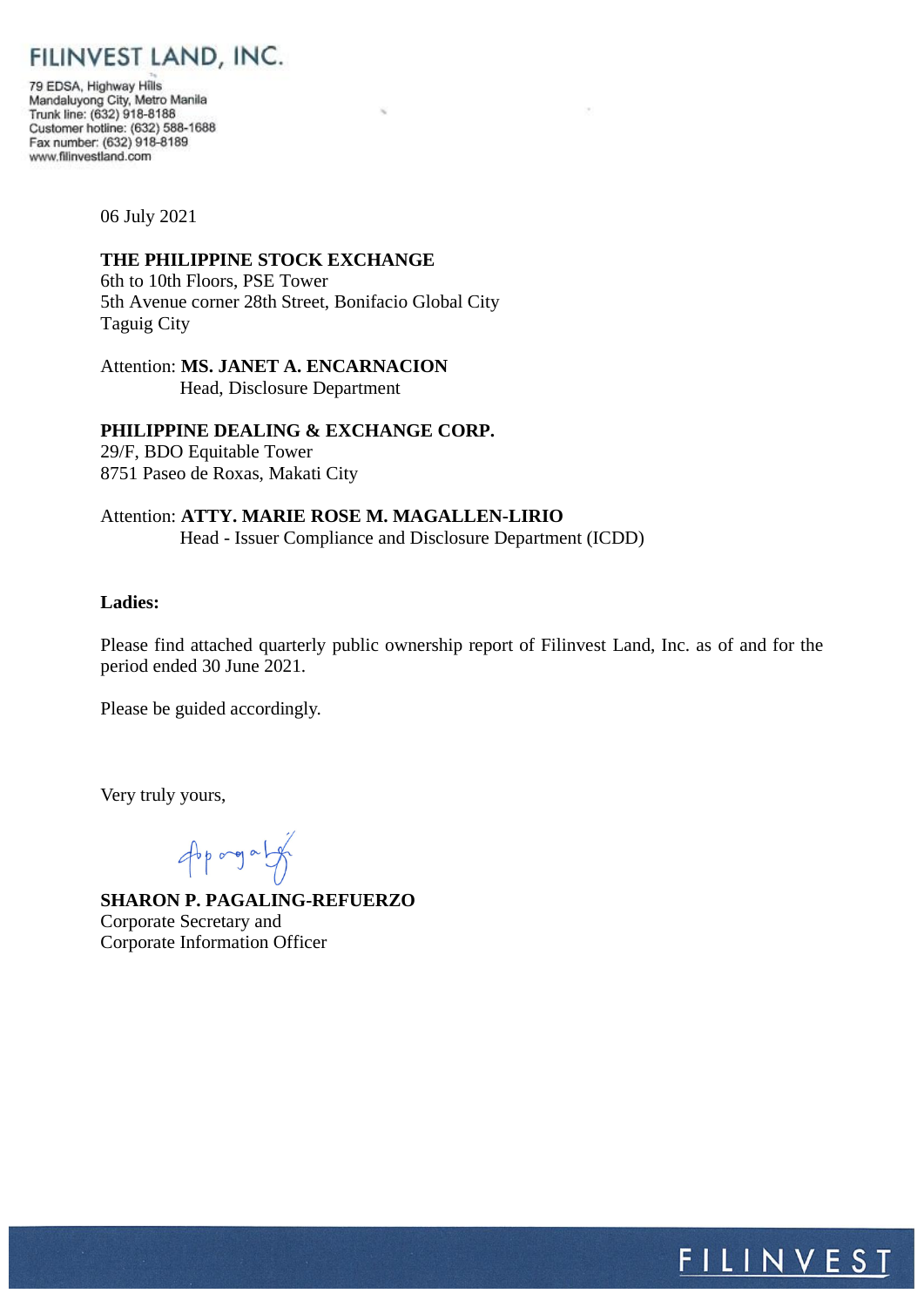#### **FILINVEST LAND INC.**

**Computation of Public Ownership as of June 30, 2021**

|                                                                                                                       |                          |      | <b>Common Shares</b>                            | <b>Number of Shares</b><br>any other<br>class/type of<br>shares (if any) | <b>Total</b>                                    |
|-----------------------------------------------------------------------------------------------------------------------|--------------------------|------|-------------------------------------------------|--------------------------------------------------------------------------|-------------------------------------------------|
| Number of Issued Shares<br>Less: Number of Treasury Shares (if any)<br><b>Number of Issued and Outstanding Shares</b> |                          |      | 24,470,708,506<br>220,949,000<br>24,249,759,506 |                                                                          | 24,470,708,506<br>220,949,000<br>24,249,759,506 |
|                                                                                                                       | % to total<br>I/O Shares |      | Common<br><b>Shares</b>                         | any other<br>class/type of<br>shares (if any)                            | Total                                           |
| <b>Directors</b>                                                                                                      |                          |      |                                                 |                                                                          |                                                 |
| *L. Josephine Gotianun-Yap                                                                                            |                          |      |                                                 |                                                                          |                                                 |
| Direct                                                                                                                | 0.0317 %                 |      | 7,694,934                                       | 0                                                                        | 7,694,934                                       |
| Indirect (thru _________)                                                                                             | 0.1014 %                 |      | 24,577,345                                      | 0                                                                        | 24,577,345                                      |
| Michael Edward T. Gotianun<br>Direct                                                                                  | 0.0463 %                 |      | 11,235,928                                      | 0                                                                        | 11,235,928                                      |
| Indirect (thru ______)                                                                                                | $\overline{\phantom{a}}$ | %    | 0                                               | 0                                                                        | 0                                               |
| Jonathan T. Gotianun                                                                                                  |                          |      |                                                 |                                                                          |                                                 |
| Direct                                                                                                                | 0.0000 %                 |      | 61                                              | 0                                                                        | 61                                              |
| Indirect (thru Chriszen Holdings, Inc.'s FLI shares)                                                                  | 0.0001 %                 |      | 23,000                                          | 0                                                                        | 23,000                                          |
| Indirect (thru Berit Holdings Corp.'s FLI shares)                                                                     | $0.0006$ %               |      | 145,688                                         | 0                                                                        | 145,688                                         |
| Indirect (thru Akidagain Holdings, Inc.'s FLI shares)                                                                 | 0.0002 %                 |      | 56,688                                          | $\Omega$                                                                 | 56,688                                          |
| Efren C. Gutierrez                                                                                                    |                          |      |                                                 |                                                                          |                                                 |
| <b>Direct</b>                                                                                                         | 0.0001 %                 |      | 13,083                                          | 0                                                                        | 13,083                                          |
| Indirect (thru ______)<br>Francis Nathaniel C. Gotianun                                                               |                          | %    | 0                                               | 0                                                                        | 0                                               |
| Direct                                                                                                                | 0.0001                   | %    | 32,518                                          | 0                                                                        | 32,518                                          |
| $Indirect$ (thru $\qquad$ )                                                                                           | $\overline{\phantom{a}}$ | ℅    | 0                                               | 0                                                                        | 0                                               |
| Nelson M. Bona                                                                                                        |                          |      |                                                 |                                                                          |                                                 |
| <b>Direct</b>                                                                                                         | 0.0000 %                 |      | 1                                               | 0                                                                        | 1                                               |
| Indirect (thru ______)                                                                                                | $\overline{\phantom{a}}$ | ℅    | $\mathbf 0$                                     | 0                                                                        | 0                                               |
| Val Antonio B. Suarez                                                                                                 |                          |      |                                                 |                                                                          |                                                 |
| Direct                                                                                                                | 0.0000 %                 |      | 1                                               | 0                                                                        | 1                                               |
| Indirect (thru ______)                                                                                                |                          | $\%$ | $\mathbf 0$                                     | $\Omega$                                                                 | 0                                               |
| Ernesto S. De Castro                                                                                                  |                          |      |                                                 |                                                                          |                                                 |
| Direct                                                                                                                | 0.0000 %                 |      | 1                                               | 0                                                                        | 1                                               |
| $Indirect$ (thru $\qquad$ )                                                                                           |                          | ℅    | 0                                               | 0                                                                        | 0                                               |
| Gemilo J. San Pedro                                                                                                   |                          |      |                                                 |                                                                          |                                                 |
| Direct<br>Indirect (thru ______)                                                                                      | 0.0000 %                 | ℅    | 1<br>$\Omega$                                   | 0<br>0                                                                   | 1<br>0                                          |
| Sub-total                                                                                                             | 0.1805 %                 |      | 43,779,249                                      | 0                                                                        | 43,779,249                                      |
| <b>Officers</b>                                                                                                       |                          |      |                                                 |                                                                          |                                                 |
| Mercedes T. Gotianun - Chairperson Emerita                                                                            |                          |      |                                                 |                                                                          |                                                 |
| Direct                                                                                                                | 0.0000                   | %    | 1                                               | 0                                                                        | 1                                               |
| Indirect (thru $\_\_\_\_\_\$ )                                                                                        |                          | ℅    | 0                                               | 0                                                                        | 0                                               |
| Jonathan T. Gotianun - Chairman                                                                                       |                          |      |                                                 |                                                                          |                                                 |
| Direct                                                                                                                |                          | %    | 0                                               | 0                                                                        | 0                                               |
| $Indirect$ (thru $\qquad$ )                                                                                           |                          | %    | $\mathbf 0$                                     | 0                                                                        | 0                                               |
| L. Josephine Gotianun-Yap - President & Chief Executive Officer                                                       |                          |      |                                                 |                                                                          |                                                 |
| Direct                                                                                                                |                          | %    | 0                                               | 0                                                                        | 0                                               |
| Indirect (thru _<br>Tristaneil D. Las Marias - Executive Vice President and                                           |                          | ℅    | 0                                               | 0                                                                        | 0                                               |
| Chief Strategy Officer                                                                                                |                          |      |                                                 |                                                                          |                                                 |
| Direct                                                                                                                |                          | %    | 0                                               | 0                                                                        | 0                                               |
| Indirect (thru __                                                                                                     |                          | %    | 0                                               | 0                                                                        | 0                                               |
| Ana Venus A. Mejia - First Senior Vice President, Treasurer,<br>Chief Finance Officer and Compliance Officer          |                          |      |                                                 |                                                                          |                                                 |
| Direct                                                                                                                |                          | %    | 0                                               | 0                                                                        | 0                                               |
| Indirect (thru                                                                                                        | 0.0008                   | %    | 200,000                                         | 0                                                                        | 200,000                                         |
| Sharon P. Pagaling-Refuerzo - Vice President, Corporate Secretary<br>and Corporate Information Officer                |                          |      |                                                 |                                                                          |                                                 |
| Direct                                                                                                                |                          | %    | 0                                               | 0                                                                        | 0                                               |
| Indirect (thru $\_\_\_\_\_\$ )                                                                                        |                          | %    | 0                                               | 0                                                                        | 0                                               |
| Harriet C. Ducepec - First Vice President and Chief Risk Officer                                                      |                          |      |                                                 |                                                                          |                                                 |
| Direct                                                                                                                |                          | %    | 0                                               | 0                                                                        | 0                                               |
| $Indirect$ (thru $\qquad$ )                                                                                           |                          | ℅    | 0                                               | 0                                                                        | 0                                               |
| Edgardo C. Raymundo - Chief Audit Executive                                                                           |                          |      |                                                 |                                                                          |                                                 |
| Direct                                                                                                                |                          | %    | 0                                               | 0                                                                        | 0                                               |
| Indirect (thru _                                                                                                      |                          | %    | 0                                               | 0                                                                        | $\pmb{0}$                                       |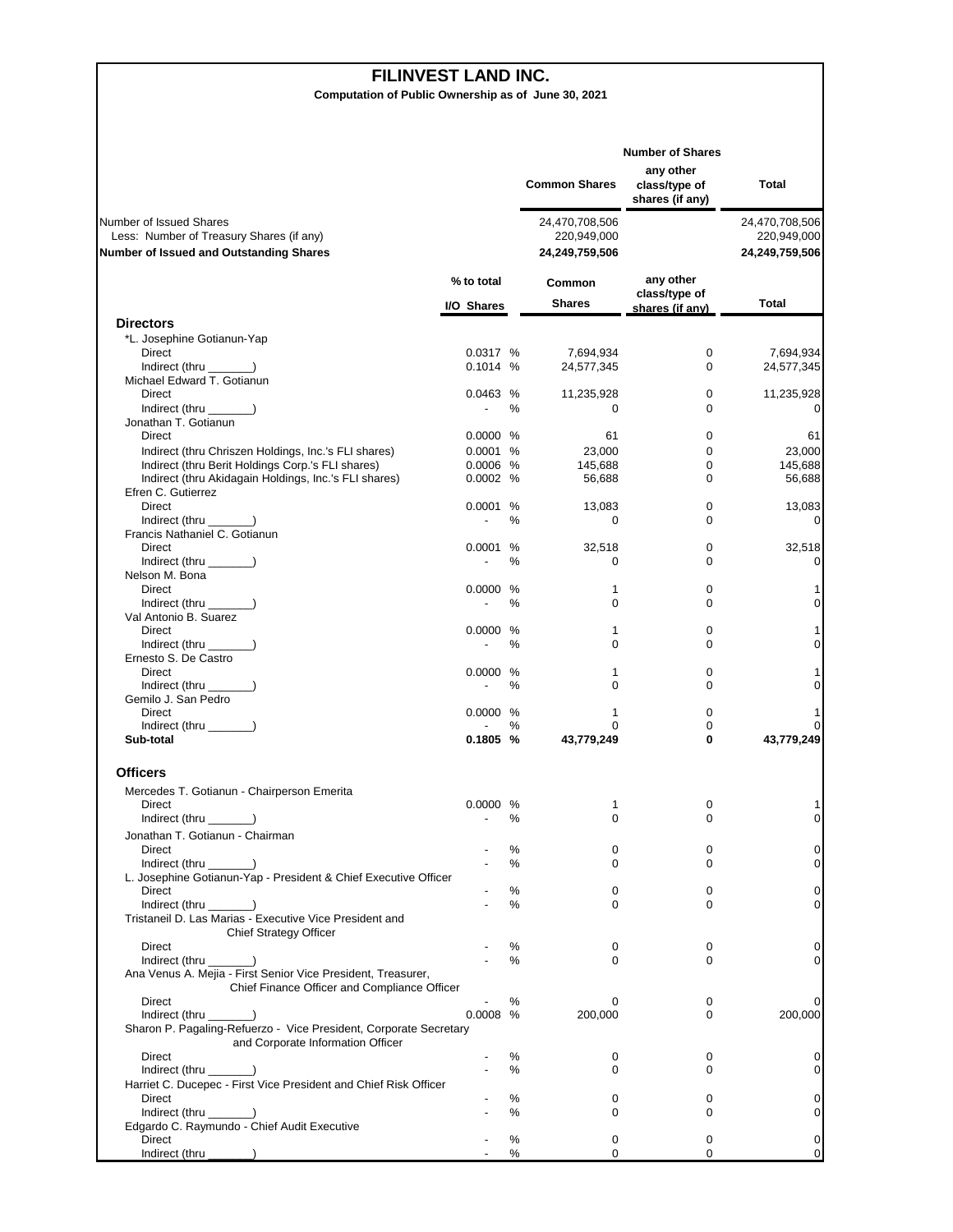| Val Antonio B. Suarez - Lead Independent Director                             |                          |      |                |             |                     |
|-------------------------------------------------------------------------------|--------------------------|------|----------------|-------------|---------------------|
| Direct                                                                        |                          | %    | 0              | 0           | $\mathsf{O}\xspace$ |
| $Indirect$ (thru $\_\_\_\_\_\$ )                                              |                          | $\%$ | $\Omega$       | $\Omega$    | 0                   |
| Vince Lawrence Abejo - First Senior Vice President and                        |                          |      |                |             |                     |
| Chief Sales and Marketing Officer                                             |                          |      |                |             |                     |
| Direct                                                                        |                          | $\%$ | 0              | $\mathbf 0$ | 0                   |
| Indirect (thru ______)                                                        |                          | %    | 0              | $\mathbf 0$ | 0                   |
| Francis V. Ceballos - Senior Vice President,                                  |                          |      |                |             |                     |
| <b>Business Group Head</b>                                                    |                          |      |                |             |                     |
| Direct                                                                        |                          | %    | 0              | $\mathbf 0$ | 0                   |
| $Indirect$ (thru $\_\_\_\_\_\$ )                                              |                          | $\%$ | 0              | $\mathbf 0$ | 0                   |
| Joselito Fontejon Santos - Senior Vice President                              |                          |      |                |             |                     |
| Head of High Rise Buildings (HRB),                                            |                          |      |                |             |                     |
| Niche Market, Mixed Use and Retail                                            |                          |      |                |             |                     |
| <b>Business</b>                                                               |                          |      |                |             |                     |
| Direct                                                                        |                          | %    | 0              | $\mathbf 0$ |                     |
|                                                                               |                          |      |                |             | 0                   |
| $Indirect$ (thru $\_\_\_\_\_\_\$ )                                            |                          | %    | 0              | $\mathbf 0$ | 0                   |
| Winnifred H. Lim - Senior Vice President and Chief Technical Planning Officer |                          |      |                |             |                     |
| <b>Direct</b>                                                                 |                          | %    | 0              | $\mathbf 0$ | 0                   |
| $Indirect$ (thru $\_\_\_\_\_\_\$ )                                            | 0.0042%                  |      | 1,026,563      | $\Omega$    | 1,026,563           |
| Luis L. Fernandez - First Vice President and Head, General                    |                          |      |                |             |                     |
| Services                                                                      |                          |      |                |             |                     |
| Direct                                                                        | 0.0168 %                 |      | 4,064,940      | 0           | 4,064,940           |
| Indirect (thru ________)                                                      | $\sim$                   | %    |                | $\Omega$    | 0                   |
| Reynaldo Juanito S. Nieva II - First Vice President,                          |                          |      |                |             |                     |
| <b>Operations Head</b>                                                        |                          |      |                |             |                     |
| Direct                                                                        |                          | %    | 0              | 0           | 0                   |
| Indirect (thru ______)                                                        |                          | %    | 0              | $\mathbf 0$ | 0                   |
| Alexis Avalone Ojeda - First Vice President,                                  |                          |      |                |             |                     |
| Sales Channel Development Head                                                |                          |      |                |             |                     |
| Direct                                                                        |                          | %    | 0              | $\mathbf 0$ | 0                   |
| Indirect (thru $\_\_\_\_\_\_\$ )                                              |                          | $\%$ | $\Omega$       | $\Omega$    | 0                   |
|                                                                               |                          |      |                |             |                     |
| Sub-total                                                                     | $0.0218$ %               |      | 5,291,504      | 0           | 5,291,504           |
| <b>Principal/Substantial Stockholders</b>                                     |                          |      |                |             |                     |
| <b>Filinvest Development Corporation</b>                                      |                          |      |                |             |                     |
| Direct                                                                        | 64.6664 %                |      | 15,681,457,022 |             | 15,681,457,022      |
|                                                                               | 0.2515 %                 |      | 61,000,000     |             | 61,000,000          |
| Indirect (thru)                                                               |                          |      |                |             |                     |
| <b>ALG Holdings Corporation</b>                                               |                          |      |                |             |                     |
| <b>Direct</b>                                                                 | $\overline{\phantom{a}}$ | %    |                |             |                     |
| Indirect (thru _______)                                                       | 1.5522 %                 |      | 376,396,958    |             | 376,396,958         |
| Team Gladiola, Inc.                                                           |                          |      |                |             |                     |
| <b>Direct</b>                                                                 | 0.0158 %                 |      | 3,828,000      |             | 3,828,000           |
| Indirect (thru _______)                                                       | 0.1031%                  |      | 25,000,015     |             | 25,000,015          |
|                                                                               |                          |      |                |             |                     |
| Sub-total                                                                     | 66.5890 %                |      | 16,147,681,995 |             | 16,147,681,995      |
| <b>Affiliates</b>                                                             |                          |      |                |             |                     |
| <b>Direct</b>                                                                 | 0.00%                    |      |                |             | 0                   |
| Indirect (thru _______)                                                       | 0.00%                    |      |                |             | 0                   |
| Sub-total                                                                     | 0.00%                    |      |                |             |                     |
| <b>TOTAL</b>                                                                  |                          |      |                |             |                     |
|                                                                               | 66.79 %                  |      | 16,196,752,748 | 0           | 16,196,752,748      |
| Total Number of Shares Owned by the Public                                    |                          |      | 8,053,006,758  |             | 8,053,006,758       |